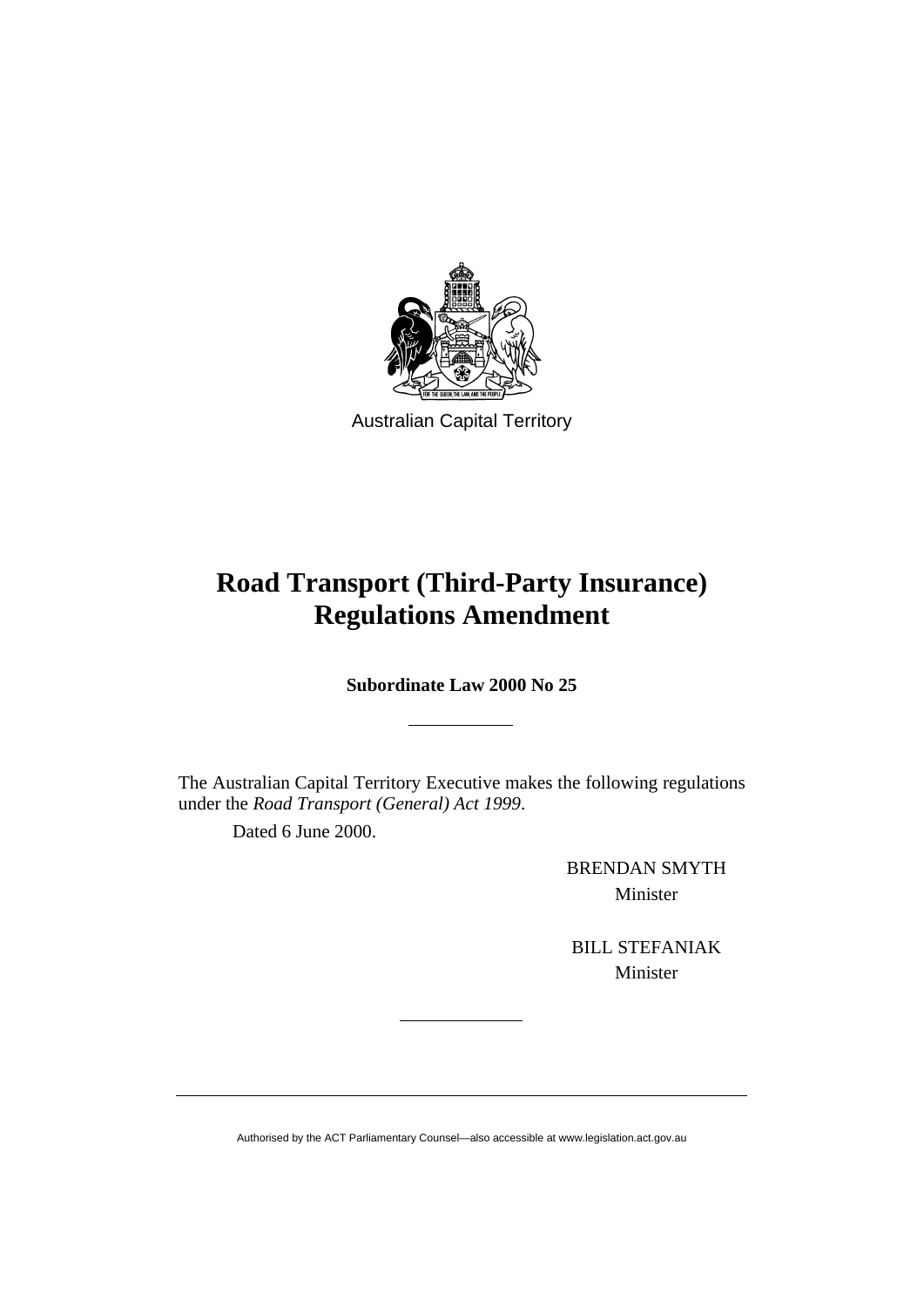*Road Transport (Third-Party Insurance) No 25, 2000* 

### 1 **Commencement**

 These regulations commence on the day they are notified in the Gazette.

### 2 **Regulations amended**

These regulations amend the *Road Transport (Third-Party Insurance) Regulations 2000*.

### 3 **Classification of vehicles**

 Regulation 10 is amended by omitting "the Schedule" and substituting "Schedule 1".

#### 4 **Maximum premiums**

 Regulation 11 is amended by omitting from subsection (1) "the Schedule" and substituting "Schedule 1".

#### 5 **A New Tax System (ANTS)—adjustment for certain premiums**

 Regulation 14 is amended by omitting from subregulation (3) "1 August 2000" and substituting "1 July 2000".

### 6 **Insertion**

After regulation 14 the following regulation is inserted:

#### "**15 Policies beginning before 1 July 2000**

"**(1)** Despite the repeal of the Schedule to these regulations that was in force immediately before the commencement of this regulation, that Schedule continues to apply to a third-party policy that is expressed to begin before 1 July 2000.

"**(2)** This regulation expires on 1 July 2000.".

### 7 **Dictionary**

 The dictionary is amended by omitting from the definition of *premium classification* "the Schedule" and substituting "Schedule 1".

### 8 **Substitution**

The Schedule is repealed and the following Schedule substituted: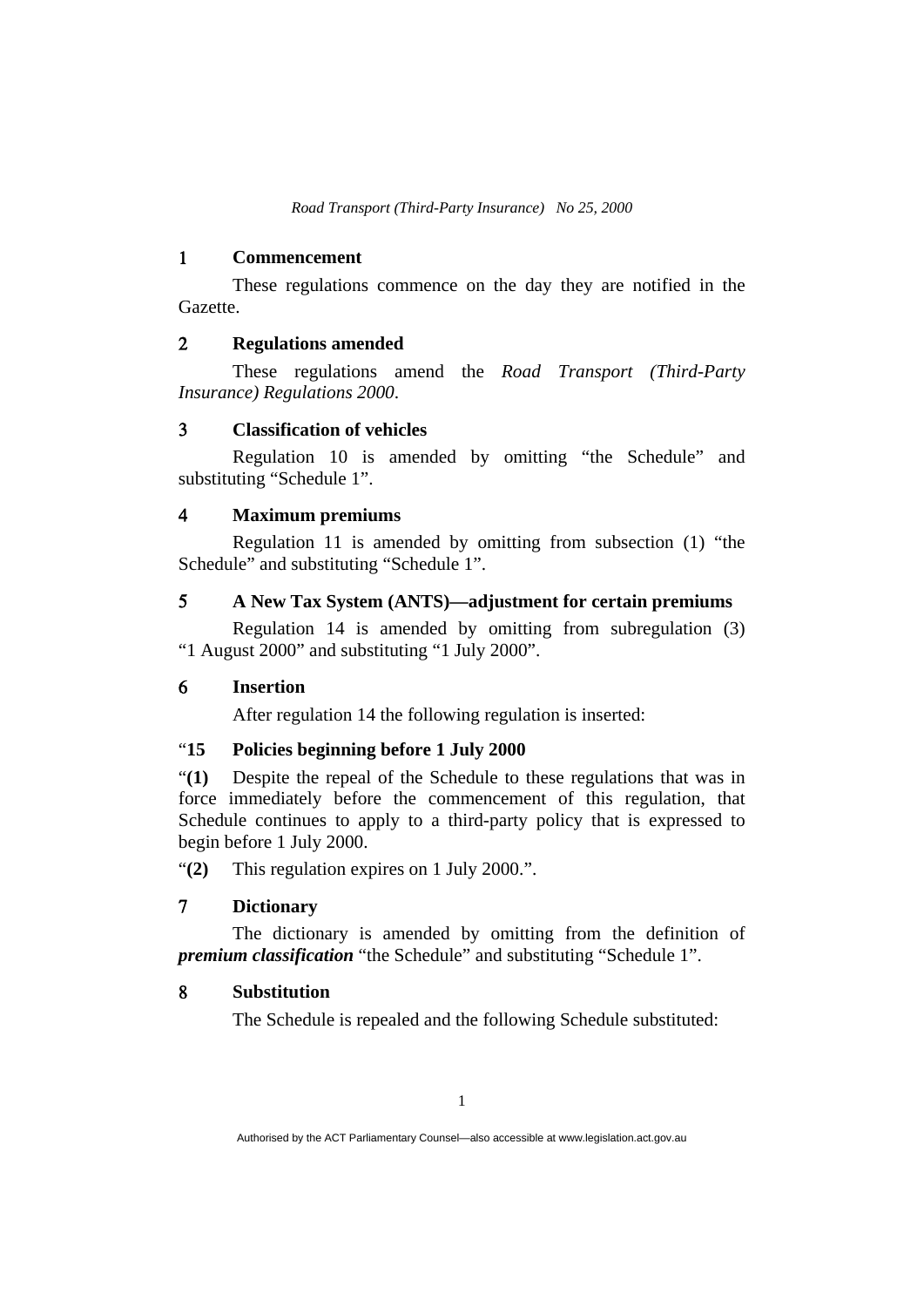*Road Transport (Third-Party Insurance) No 25, 2000* 

# **SCHEDULE 1** (See reg 10 and reg 11)

## CLASSIFICATION OF VEHICLES AND MAXIMUM RATES FOR PREMIUMS

| column 1<br>item | column 2<br>classification | column 3<br>classification definition                                                                                                    | column 4<br>case (if relevant)                                                                      | column 5<br>maximum<br>premium $(\$)$ |
|------------------|----------------------------|------------------------------------------------------------------------------------------------------------------------------------------|-----------------------------------------------------------------------------------------------------|---------------------------------------|
|                  | ambulance                  | motor vehicle built to transport sick or<br>injured people                                                                               |                                                                                                     | 444.35                                |
|                  | breakdown<br>vehicle       | motor vehicle used mainly to tow<br>broken-down vehicles                                                                                 |                                                                                                     | 333.60                                |
| 3                | bus or tourist<br>vehicle  | motor vehicle (other than a taxi,<br>restricted taxi, private hire car or<br>restricted hire vehicle) used to carry<br>paying passengers | if the vehicle has<br>$\bullet$<br>seating for not more<br>than 16 adults<br>(including the driver) | 628.85                                |

2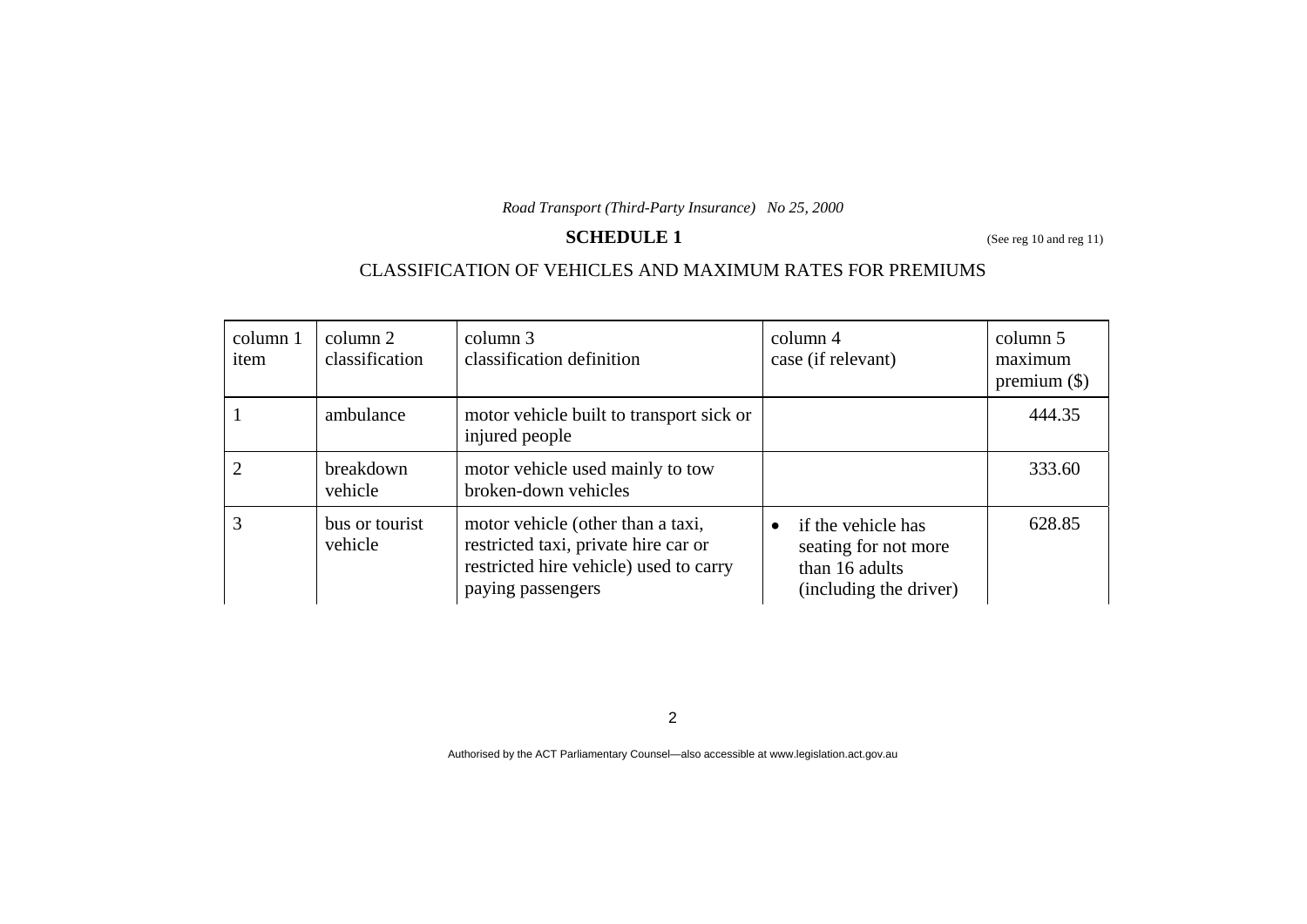| column 1<br>item | column 2<br>classification | column 3<br>classification definition                                                  | column 4<br>case (if relevant)                                                     | column 5<br>maximum<br>premium $(\$)$ |
|------------------|----------------------------|----------------------------------------------------------------------------------------|------------------------------------------------------------------------------------|---------------------------------------|
|                  |                            |                                                                                        | if the vehicle has<br>seating for more than<br>16 adults (including the<br>driver) | 1 662.20                              |
| $\overline{4}$   | drive-yourself<br>vehicle  | motor vehicle let for hire (other than<br>under a lease or hire-purchase<br>agreement) |                                                                                    | 2 0 3 1 . 2 5                         |
| 5                | firefighting<br>vehicle    | motor vehicle used solely for<br>firefighting                                          |                                                                                    | 462.80                                |
| 6                | goods vehicle              | motor vehicle built mainly to carry<br>goods (other than a primary                     | if the unladen weight is<br>$\bullet$<br>not over 975kg                            | 370.55                                |
|                  |                            | producer's goods vehicle)                                                              | if the unladen weight is<br>over 975kg but not over<br>2t                          | 536.60                                |

Authorised by the ACT Parliamentary Counsel—also accessible at www.legislation.act.gov.au

3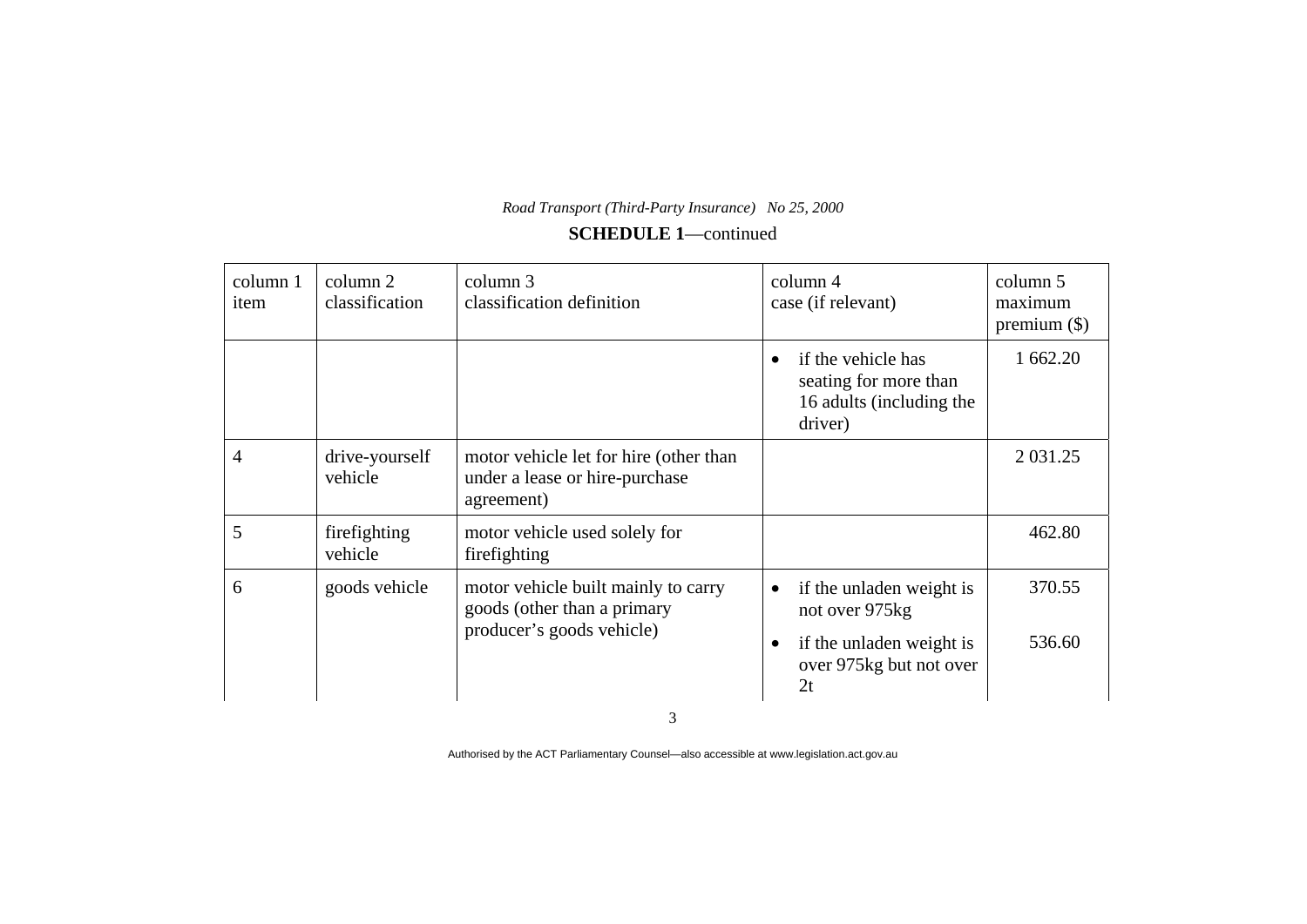| column 1<br>item | column 2<br>classification | column 3<br>classification definition                                                                                                                                                                                            | column 4<br>case (if relevant)      | column 5<br>maximum<br>premium $(\$)$ |
|------------------|----------------------------|----------------------------------------------------------------------------------------------------------------------------------------------------------------------------------------------------------------------------------|-------------------------------------|---------------------------------------|
|                  |                            |                                                                                                                                                                                                                                  | if the unladen weight is<br>over 2t | 1 3 3 0 . 0 5                         |
| 7                | historic vehicle           | motor vehicle (other than a veteran<br>vehicle or vintage vehicle) built not<br>less than 30 years before the day of<br>issue of a third-party policy for the<br>vehicle and registered concessionally<br>as an historic vehicle |                                     | 38.40                                 |
| 8                | miscellaneous<br>vehicle   | tractor (other than a primary<br>producer's tractor) or implement                                                                                                                                                                |                                     | 628.85                                |
| 9                | mobile crane               | motor vehicle built mainly as a crane<br>(other than a breakdown vehicle or<br>tractor)                                                                                                                                          |                                     | 702.65                                |

4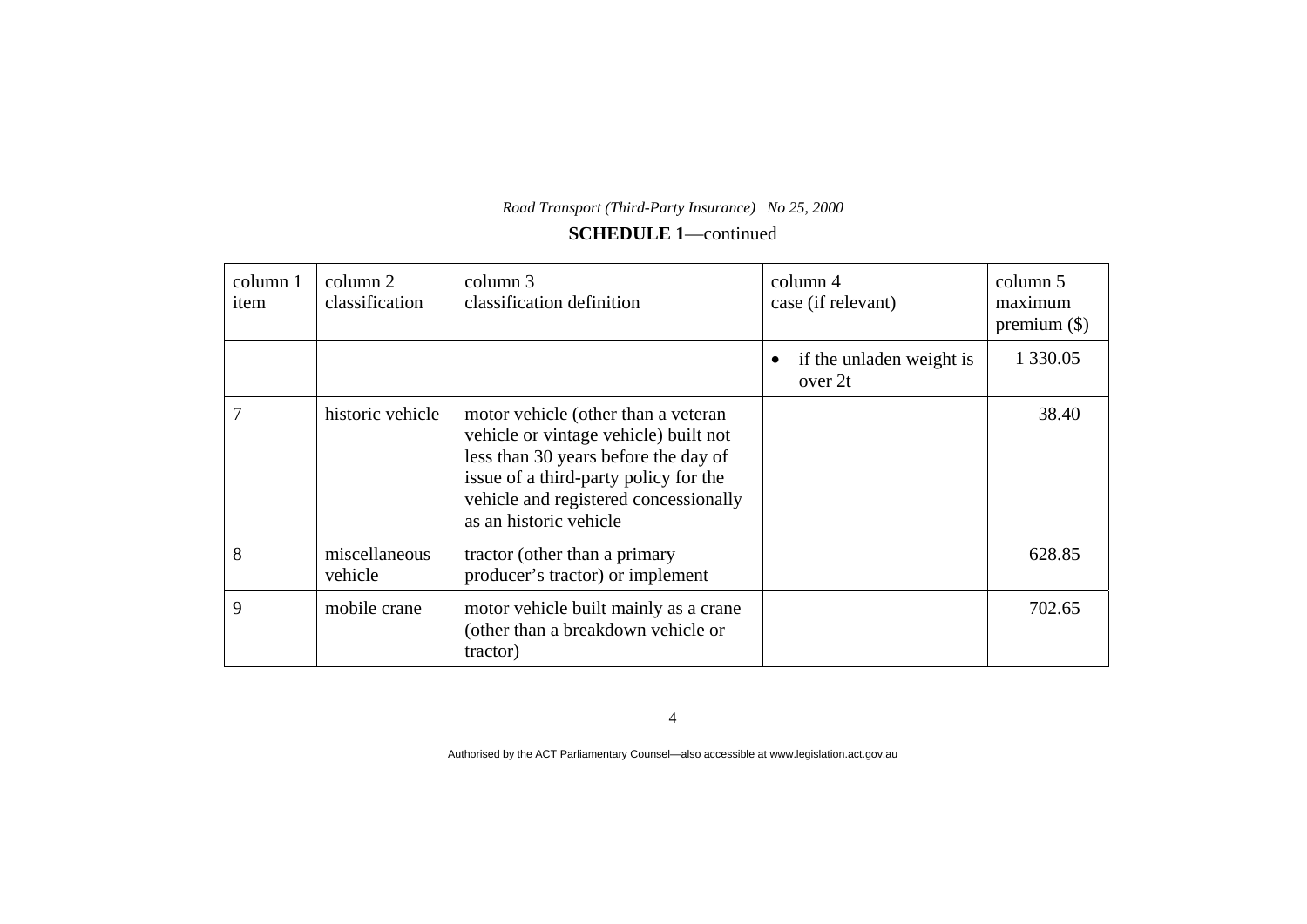| Road Transport (Third-Party Insurance) No 25, 2000 |  |
|----------------------------------------------------|--|
| <b>SCHEDULE 1</b> —continued                       |  |

| column 1<br>item | column 2<br>classification | column 3<br>classification definition                                                                                                                                                  | column 4<br>case (if relevant)                                                                                  | column 5<br>maximum<br>premium $(\$)$ |
|------------------|----------------------------|----------------------------------------------------------------------------------------------------------------------------------------------------------------------------------------|-----------------------------------------------------------------------------------------------------------------|---------------------------------------|
| 10               | motorcycle                 | motorbike or motortrike                                                                                                                                                                | if the engine capacity is<br>not over 300mL<br>if the engine capacity is<br>over 300mL but is not<br>over 600mL | 93.75<br>315.15                       |
|                  |                            |                                                                                                                                                                                        | if the engine capacity is<br>over 600mL                                                                         | 259.80                                |
| 11               | passenger<br>vehicle       | motor vehicle built mainly to carry<br>people (other than an ambulance, bus<br>or tourist vehicle, drive-yourself<br>vehicle, motorcycle, police vehicle,<br>private hire car or taxi) |                                                                                                                 | 370.55                                |

5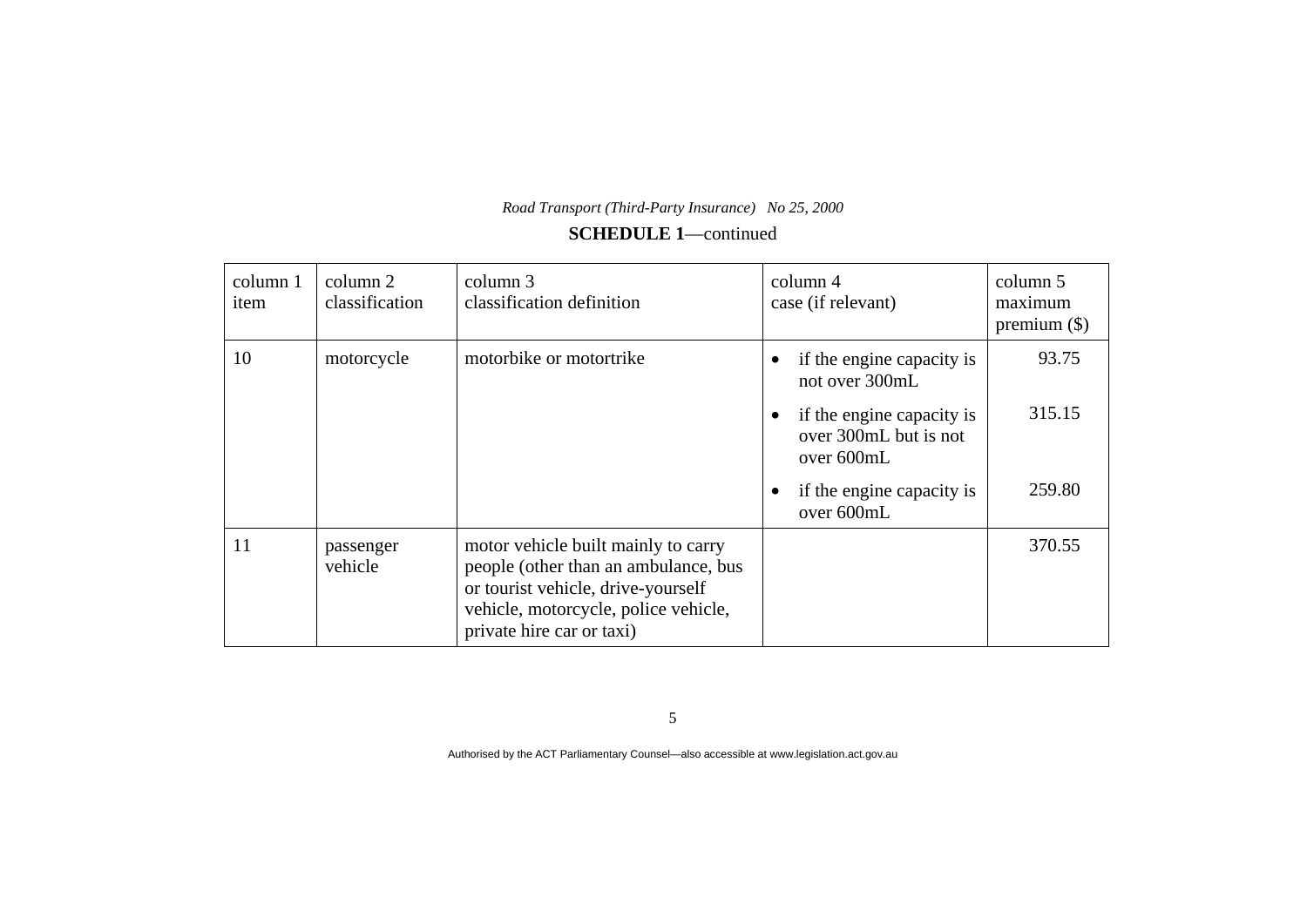| column 1<br>item | column 2<br>classification             | column 3<br>classification definition                                                                         | column 4<br>case (if relevant)                                                              | column 5<br>maximum<br>premium $(\$)$ |
|------------------|----------------------------------------|---------------------------------------------------------------------------------------------------------------|---------------------------------------------------------------------------------------------|---------------------------------------|
| 12               | police vehicle                         | motor vehicle driven, or intended to<br>be driven, by a police officer in the<br>course of his or her duty    |                                                                                             | 1 0 34.80                             |
| 13               | primary<br>producer's<br>goods vehicle | goods vehicle used by a primary<br>producer in connection with his or her<br>operations as a primary producer | if the unladen weight is<br>$\bullet$<br>not over 2t<br>if the unladen weight is<br>over 2t | 333.60<br>186.00                      |
| 14               | primary<br>producer's<br>tractor       | tractor used by a primary producer in<br>connection with his or her operations<br>as a primary producer       |                                                                                             | 186.00                                |
| 15               | private hire car                       | motor vehicle licensed (or intended to<br>be licensed) as a private hire car                                  |                                                                                             | 1 477.70                              |

6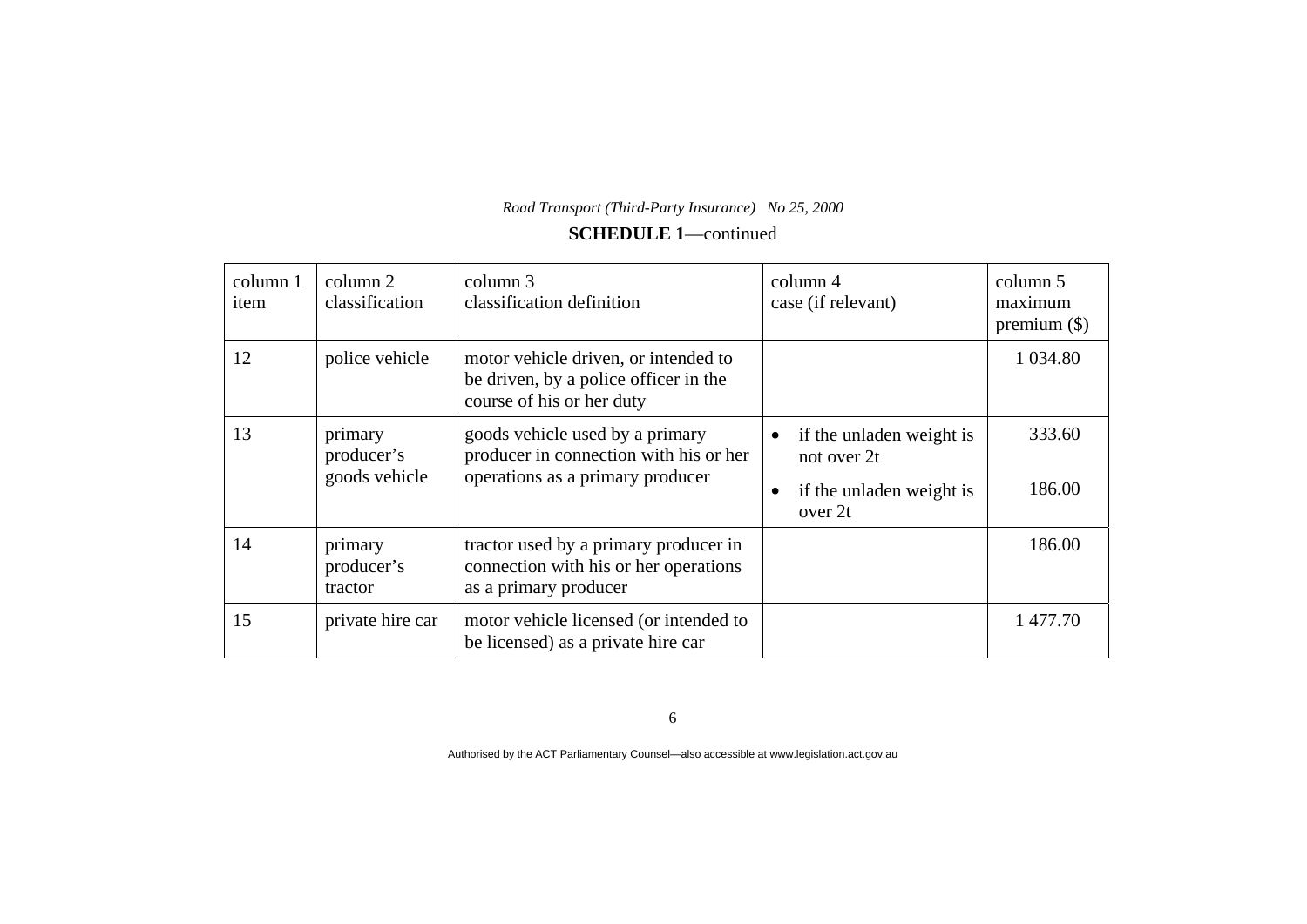| column 1<br>item | column 2<br>classification | column 3<br>classification definition                                               | column 4<br>case (if relevant) | column 5<br>maximum<br>premium $(\$)$ |
|------------------|----------------------------|-------------------------------------------------------------------------------------|--------------------------------|---------------------------------------|
| 16               | taxi                       | motor vehicle licensed (or intended to<br>be licensed) as a taxi or restricted taxi |                                | 5 906.30                              |
| 17               | trader's plates            |                                                                                     |                                | 75.30                                 |
| 18               | trailer                    | vehicle built to be towed by a motor<br>vehicle                                     |                                | 0.00                                  |
| 19               | undertaker's<br>vehicle    | motor vehicle used solely as an<br>undertaker's hearse                              |                                | 112.20                                |
| 20               | veteran vehicle            | motor vehicle built before 1919                                                     |                                | 38.40                                 |
| 21               | vintage vehicle            | motor vehicle built after 1918 and<br>before 1931                                   |                                | 38.40                                 |

7